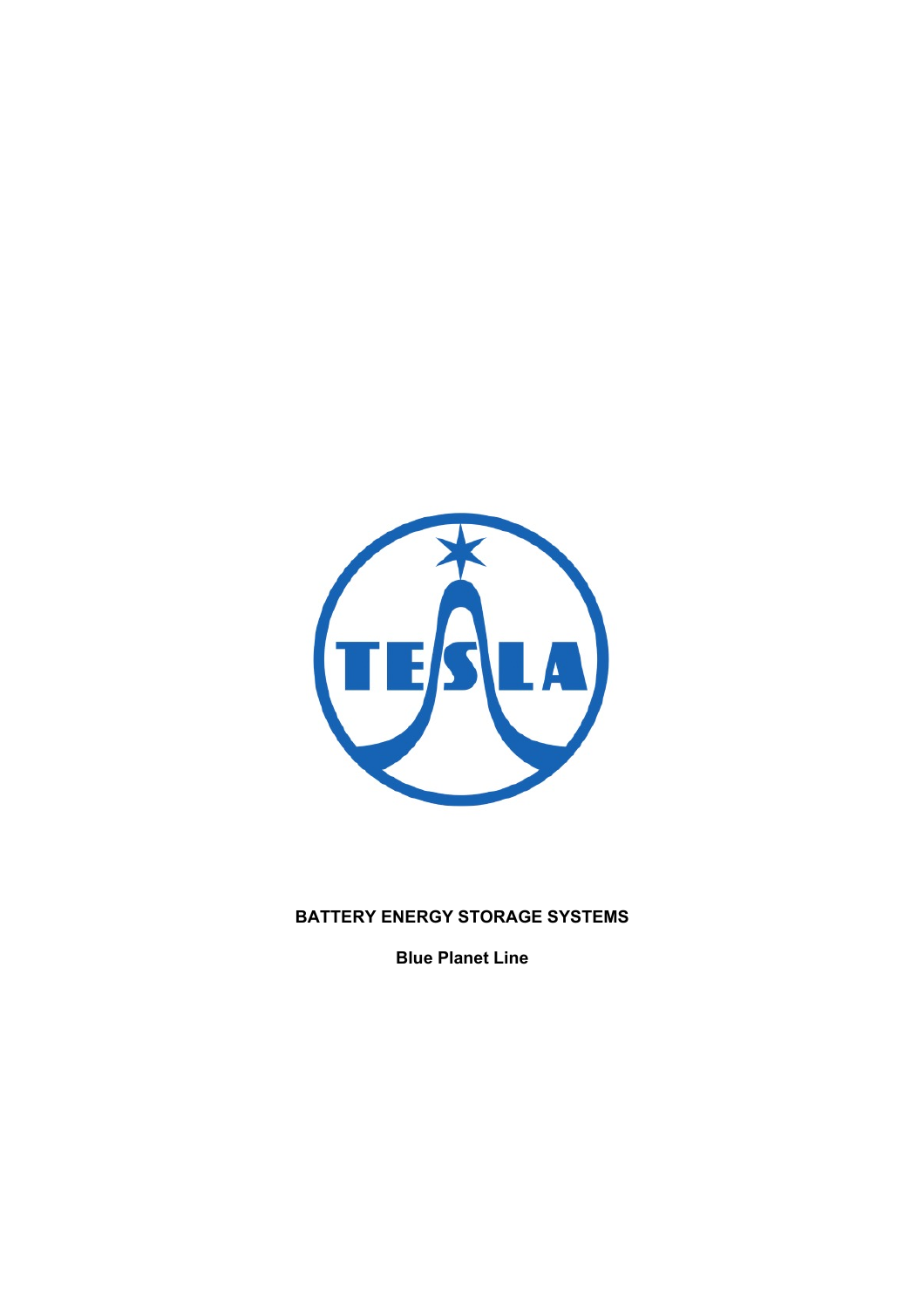

The **VENTUS** product line (which represents one of the 4 great elements = wind) is the highest batttery energy storage system series designed for use and operation in the most demanding conditions.

The whole line is built on a highlymodular principle, which allows you to adapt to the client's requirements during the first installation and continuously according to his changing needs, or the phasing of his own development.

The modular principle ensures the preparation of all parts within our own production plant, where the system is delivered, connected and revived without significant work on site, thus enabling fast start-up and use of all functionalities.

# Power Capacity Reaction time Lifetime **>1.5MW >1.5MWh <500ms 12+years**

## **KEY FEATURES**



Own developed control system with machine learning algorithms



Control system and the entire version ready for deployment on functionalities thanks to its own comprehensive control software



Modular concept with prepared elements for fast delivery & ready to operation



Top technology that ensures a high number of cycles and low degradation of the system at a very high overall round trip efficiency



24/7 monitoring and tracking key performance indicators to ensure high availability (up to 99.5%), operational reliability and low service costs

## **KEY APPLICATION**

Large photovoltaics & wind power plants, large power plants, industry areas, distribution & transmission system operators, gas/steam turbines usage, blackstart operation